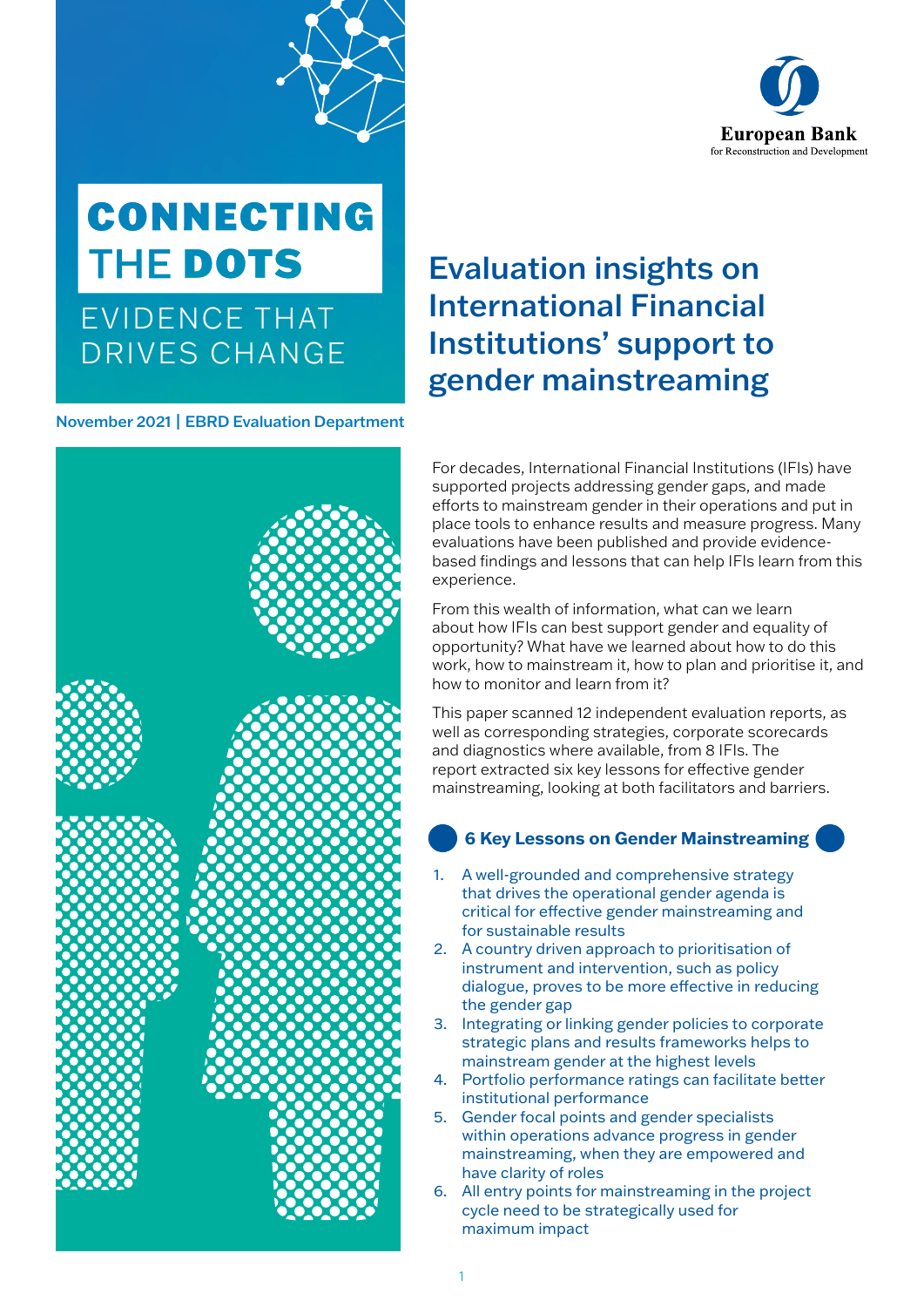# **KEY LESSONS ON GENDER 6 MAINSTREAMING**

#### **A well-grounded and comprehensive strategy that drives the operational gender agenda is critical for effective gender mainstreaming and for sustainable results1 1**

A comprehensive strategy implies that an IFI's country gender profiles (CGPs)/ country-level gender diagnostics should be linked to the country strategy documents. In operations, evidence of gender analysis should be incorporated in the continuum from gender–related objectives to outputs. This can be done by linking country-specific gender analysis to suggested interventions that close gender gaps, and by integrating relevant gender responsive performance indicators beyond sex-disaggregated data (like data on trainings, employment or any other dimension that the project may be addressing). Also, in project logframes there is often limited logical consistency between desired gender outcomes and specified indicators. Furthermore, there is heavy reliance on outputlevel indicators, usually in line with Gender Strategy monitoring and evaluation (M&E) frameworks at IFIs. In addition, inclusion of custom gender-sensitive output and outcome measurements remains limited.<sup>2</sup>

The country gender profile/ diagnostic itself should provide a well laid-out and relevant analysis of gender issues across sectors. The IFI methodology for country gender analysis should include in-country data collection, an approach that is often not prevalent among IFIs, and beneficiaries should be consulted during the development of the country gender profile. The main weakness and missed opportunity are the limited comprehensive integration of that knowledge and analysis into country strategy documents (like Country Strategy Papers).

#### **Common weaknesses of strategies for mainstreaming gender**

- Missing links between gender analysis, interventions, and M&E mechanisms for gender mainstreaming
- M&E Limitations in project logframes/ theory of change
- Lack of gender indicators and baselines

# **2 A country driven approach to prioritisation of instrument and intervention, such as policy dialogue, proves to be more effective in reducing the gender gap**

The enhanced approach requires that operations, supported by policy dialogue and diagnosis of gender gaps, align with Country Partnership Framework objectives in a coherent manner that helps close gender gaps. In the sample of country programs examined as part of the World Bank Group (WBG) Gender Strategy Mid-Term Review, the approach to addressing gender gaps ranges from stand-alone projects to the collective use of multiple Bank Group instruments, with stand-alone projects being the more common approach. Part of the reason that individual projects are emphasized may be the pressure for a project to be counted toward gender-tagging targets set by World Bank (WB) Regions and Global Practices.<sup>3</sup> In 2017, the WBG launched a new gender "tag" to strengthen links between country-level and/or sector gender equality objectives and WBG operations, and identify those operations that meaningfully narrow gaps between males and females in the four key pillars of the WBG Gender Strategy. The gender tag identifies those projects that have a clear results chain (e.g., links analysis, actions, and M&E). Under the Eighteenth Replenishment of IDA (IDA18), the WB has set a new target for at least 55% of operations to fulfill the tag criteria. The tag and target was also planned to cascade to the corporate scorecard in 2017.4

Country Partnership Frameworks have reflected the gender gaps among their priorities. However, those priorities are not consistently being translated into operations/projects that address gender gaps. Without prioritization, gender issues in the portfolio can appear to be "sprinkled" rather than strategic. Hence the WB in Bangladesh, the Arab Republic of Egypt, Kenya, Peru, and Vietnam is focusing interventions on specific gender-related areas. In such cases, country directors and managers act as champions for gender and communicate the priorities to task team leaders, project leads, and investment officers. Experience in Bangladesh and Vietnam shows that WB and International Finance Corporation (IFC) country and regional units should have central roles in implementing the gender strategy, with the gender groups providing the leadership and coordination that generate an environment conducive to implementation.<sup>5</sup>

Without prioritization, gender issues in the portfolio can appear to be "sprinkled" rather than strategic.

<sup>1</sup> AfDB Gender Evaluation, findings from comparison of 11 IFIs done in the AfDB evaln.

<sup>2</sup> ADB Gender Evaluation, pp.22. 3 World Bank Group, Gender Strategy Mid-Term Review, pp.ix.

<sup>4</sup> World Bank Group, https://documents1.worldbank.org/curated/en/207481489888852225/pdf/Strategy-Update-to-the-Board-2-17-17Final-02172017.pdf

<sup>5</sup> World Bank Group, Gender Strategy Mid-Term Review, pp.ix.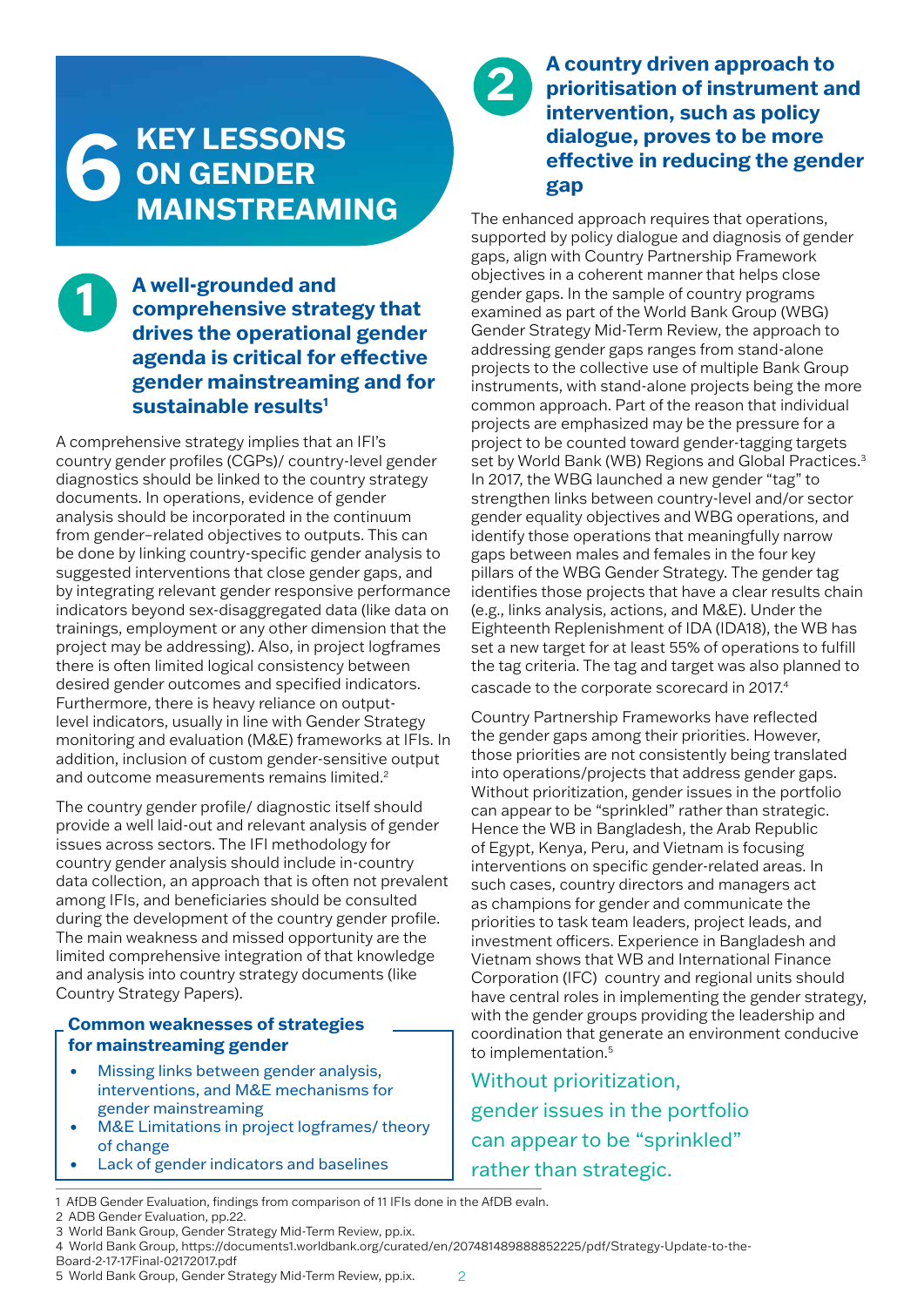### **3** Integrating or linking gender<br> **3 policies to corporate strategies policies to corporate strategic plans and results frameworks helps to mainstream gender at the highest levels**

Monitoring gender at the corporate level can incentivise an IFI to collect sex-disaggregated data and ultimately ensures that the intent of the strategy translates into the results chains of projects. For example, International Finance Corporation (IFC) plans to report on all capital increase commitments related to gender, including the annual financing dedicated to women and women led SMEs.

It should be noted that just having women as a number of beneficiaries as currently reported in the corporate scorecard of many IFIs does not provide data and detail on the demographic, types, and issues related to gender-focused participation. For example, the data does not tell anything about the demographics of the women (young/ old, rural/ urban etc.), sector (land, water use, fisheries etc.) or the issues (access to resources, decision-making, socioeconomic benefits.

The increasing sector focus contributes to improved capacity and improved recognition of how integrating gender into operations is useful.



#### **Portfolio performance ratings can facilitate better institutional performance**

Establishing portfolio performance ratings at project entry, implementation, and completion can help in monitoring and assessing change in institutional performance on gender. It can also help assess the contribution of an institution's projects to gender equality results, specially for agencies and financial mechanisms with grant, loan, and/or investment portfolios.<sup>6</sup> Some gender policies or gender action plans establish portfolio performance indicators and targets within their own results frameworks. Often these indicators are included in and reported on as part of the overall corporate results framework. Several agencies, especially multilateral development banks and climate funds, including the Global Environment Facility (GEF), have introduced such measures to ensure quality in the design and implementation process and in results at project completion.7 The International Fund for Agricultural Development uses a project completion report scoring system that also measures changes brought about in, for example, women's economic empowerment, women's representation and decision making, and workload reduction and balance.

At the Asian Development Bank (ADB), the correlation between the overall project success rating and gender success rating is strong. Gender-mainstreamed projects tend to have more rigorous design analysis than non-gender-mainstreamed interventions.<sup>8</sup>

The GEF Gender Evaluation noted a shift occurred in many GEF Agencies from quality-at-entry to better implementation and monitoring to ensure the delivery of projects' intended gender equality results. Some Agencies have revised their tracking and project completion reports to better capture and report gender equality results and to measure gender impacts as part of terminal evaluations.

The International Fund for Agricultural Development uses a project completion report scoring system that also measures changes brought about in, for example, women's economic empowerment, women's representation and decision making, and workload reduction and balance.

<sup>6</sup> GEF Gender Evaluation

<sup>7</sup> GEF Gender Evaluation

<sup>8</sup> The ADB gender evaluation found that of the 72 projects reviewed that were approved during 2005– 2015 and had a project completion report and a gender success rating, 47 successfully delivered gender results which is a 65 percent success rate.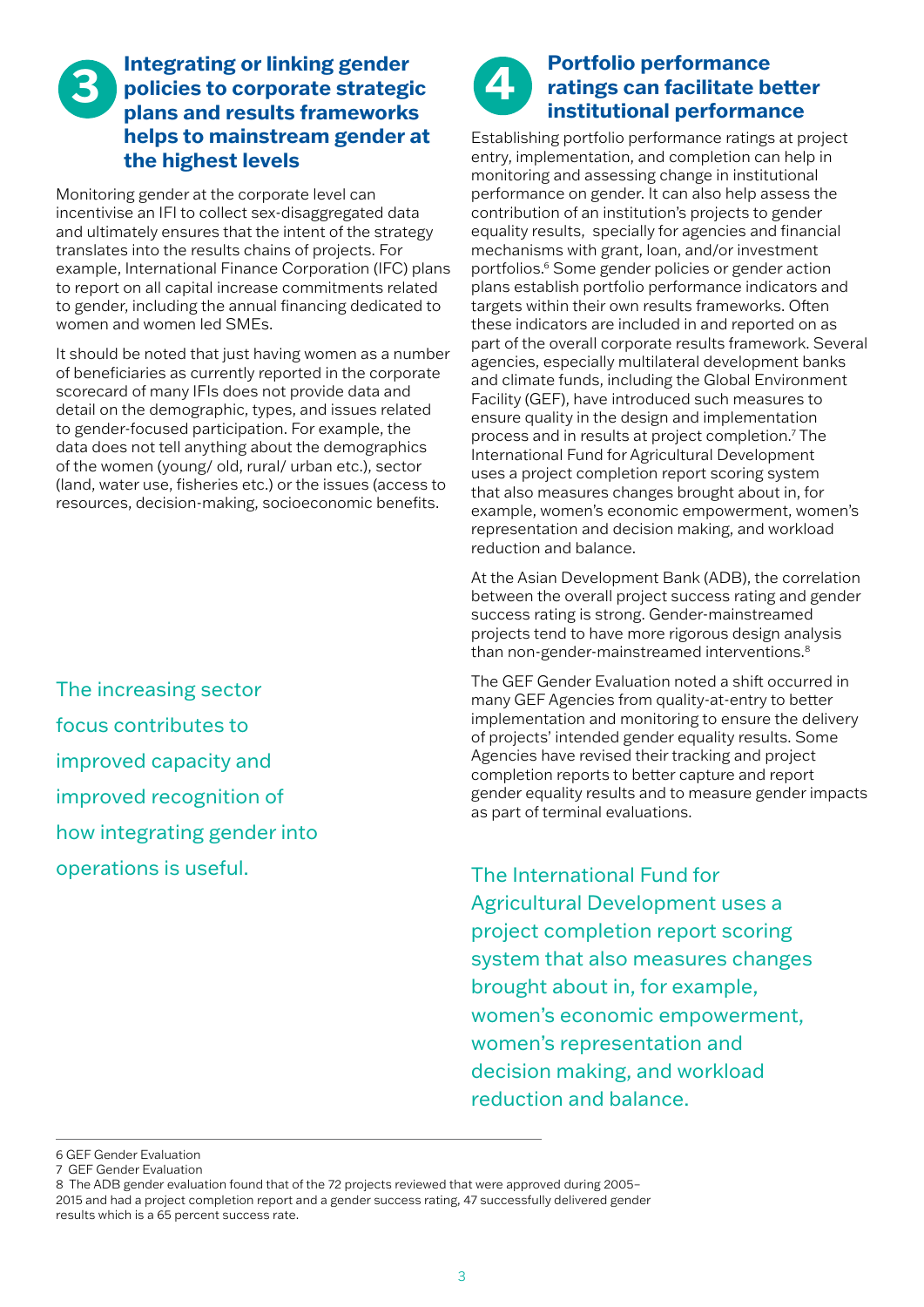#### **Gender focal points and gender specialists within operations advance progress in gender mainstreaming when they are empowered and have clarity of roles**

**5**

Gender Focal Points and gender specialists within operations advance progress in Gender Mainstreaming, despite challenges in clarity of roles, availability, and their positioning in the organizational structure. Evaluative findings from several IFIs indicated that increasing the capacity of gender focal points and gender specialists within the organizations led to more robust gender mainstreaming across sectors and regions. These focal point and specialist roles can be full-time or part-time but its important that their gender-focused tasks be clearly defined as part of the staff's work program (or equivalent) and not be 'ad hoc add-on' tasks that carry the risk of slipping through the cracks. Incentives can include IFI business group like health, agriculture, or infrastructure being awarded for incorporating gender-sensitive project design, frameworks and implementation in the field, as well as recognition through team awards for staff teams that have focused on systematic gender integration in both country strategies and operations.

Limited availability and varying depth and breadth of sectoral knowledge were a challenge<sup>9</sup> to consistently incorporate gender dimensions. For example, a gender specialist may be an expert on the intersection of the gender and transport sector, but that same gender specialist may not be able to provide help on how to integrate gender in irrigation projects or technology projects that close digital gender gaps. Decentralized decision-making has made funding for Gender Specialist positions uneven, left to the discretion of regional management,<sup>10</sup> which can lead to both positive and negative effects on gender capacity in the organization.

Staff designated to support work on gender are critical to connect strategic imperatives to practices in WBG operations. However, staff designated to support work on gender at the WB are constrained in their ability to provide optimal support by the lack of clear selection criteria, insufficient time to complete required functions, limited professional development opportunities, and little recognition within performance management processes.11 The selection and professional development of gender focal points in the WB is ad hoc, partly because a gender specialty is not a recognized career path in the Bank Group.12 These

constraints are less pronounced at the IFC, though they do occur.13 In context of implementation of the WBG Gender Strategy, IFC has taken a more active role in organizing and coordinating gender leads and focal points in comparison to the WB. The WBG takes a less active approach to the coordination of staff designated to support work on gender, even though it organizes a community of practice monthly. IFC's Gender Business Group, in contrast, works through regional and product gender leads who often manage other staff at the global, regional, and country levels and coordinates with focal points in industry groups. IFC has successfully connected country-level advisory services with global programs, such as the Women's Insurance and Tackling Childcare projects. The WB Gender Group has a broader scope to cover, making an approach like IFC's difficult. In the WB, no single unit is responsible for coordinating expertise to support the gender strategy or ensuring the adequacy of capacity and time allocation, which leads to variability in resourcing and skills.14

Staff designated to support work on gender are critical to connect strategic imperatives to practices

<sup>9</sup> AfDB evaluation, pp.3.

<sup>10</sup> AfDB evaluation, pp.3.

<sup>11</sup> Page vii. World Bank Group Gender Strategy Mid-Term Review (by the World Bank's Independent Evaluation Group).

<sup>12 &#</sup>x27;Not recognized' means there are very few staff that have 'Gender Specialist' titles but rather are called Social Sector Specialists or Infrastructure Specialists etc, and hence gender is not a career track by itself.

<sup>13</sup> Page xii. World Bank Group Gender Strategy Mid-Term Review (by the World Bank's Independent Evaluation Group).

<sup>14</sup> Page x. World Bank Group Gender Strategy Mid-Term Review (by the World Bank's Independent Evaluation Group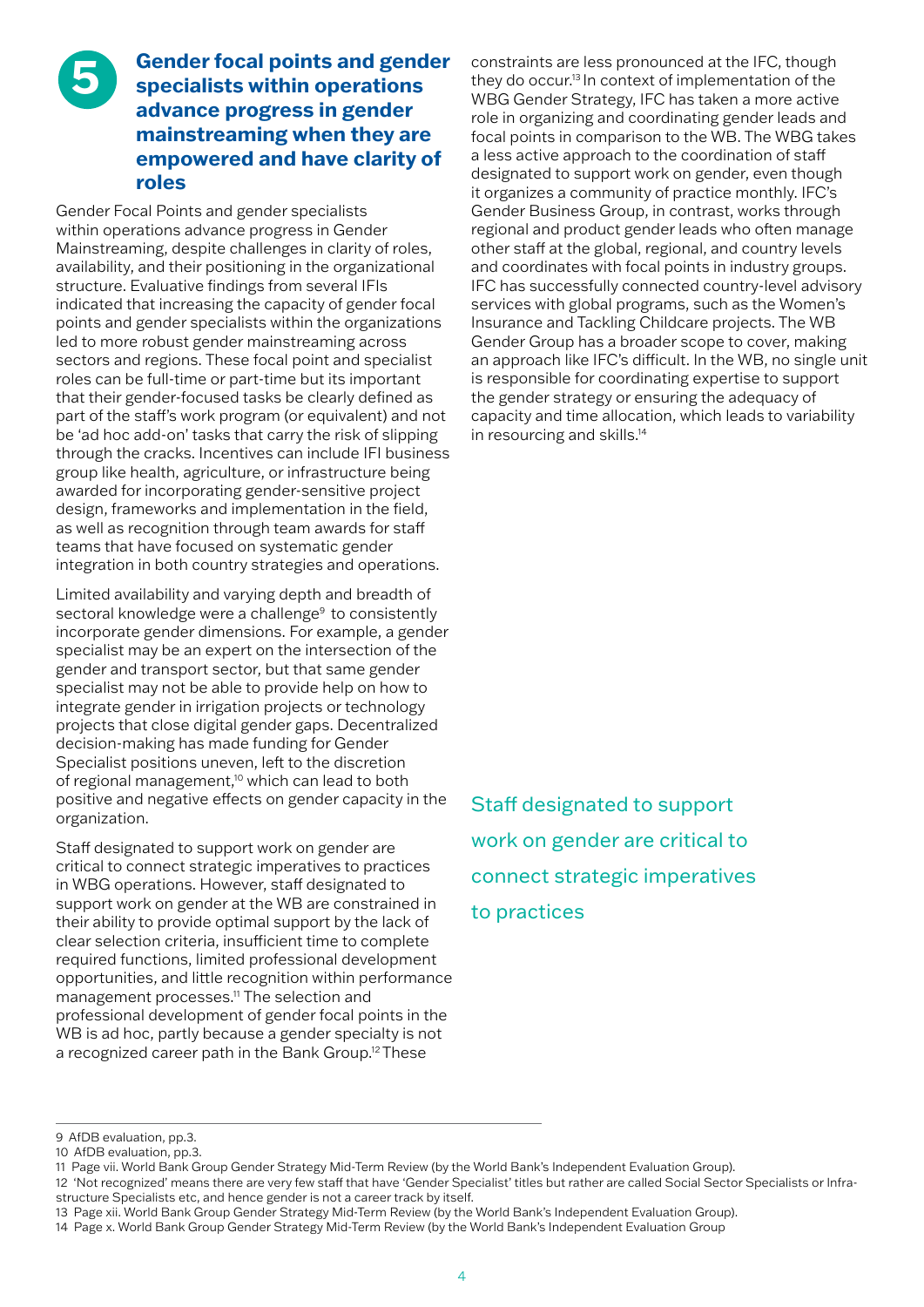### **All entry points for mainstreaming in the project cycle need to be strategically used for maximum impact**

**6**

All entry points for Gender mainstreaming in the project cycle need to be strategically used for maximum impact.15 A clear mapping of all existing gender mainstreaming entry points like including country gender analysis in project design and implementation across the project cycle would enhance the ability to collect, collate and use genderfocused evidence across operations. Furthermore, quality gender-related diagnostics (like country gender profiles, sectorial checklists, comparators' documents and Environmental and Social Impact Assessments/ ESIAs) can be used to find entry points that facilitate evidence-based project design and implementation, and subsequently develop evidence-based Theories of Change (ToCs) at the start.

Participatory ToC development would permit the thorough interrogation of the intervention's feasibility and its underlying assumptions. Obligatory involvement of the gender specialist at the Project Concept Note and Project Appraisal Report stage in the development of the ToC and/or project results framework would improve their gender responsiveness.16

Finally, the GEF evaluation suggests that gender analysis should be a mandatory element of project design.17

- 15 From findings of other IFIs in the AfDB Gender Evaluation, pp.5.
- 16 AfDB Gender Evaluation, pp.6.
- 17 GEF Gender Evaluation, pp.36.

Integrating or linking gender policies to corporate strategic plans and results frameworks helps to mainstream gender at the highest levels.